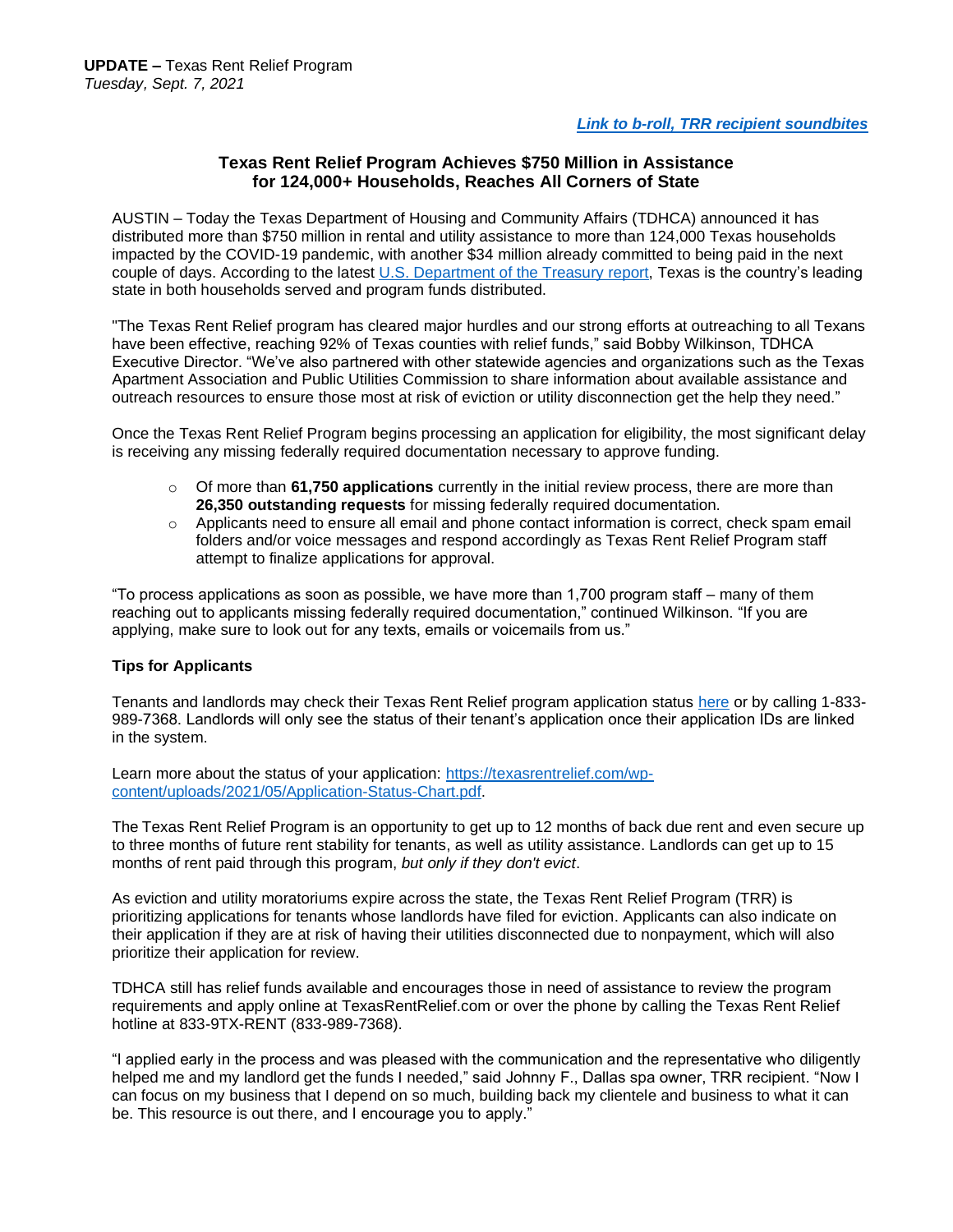## **By the Numbers**

Texas was the first state in the nation with a billion dollar allocation to begin administering these new funds from the U.S. Treasury Department and is leading the nation in total payments made.

The following provides performance of the Texas Rent Relief Program, as of Sept. 3, 2021:

• **More than \$750 million** has been paid to more than 124,000 households (650% increase in funds disbursed since mid-May).



- The Texas Rent Relief program is reaching all corners of Texas, providing assistance to **households in 235 out of 254 Texas counties** – that's a **92% reach** of the vast Texas territory.
	- o The program is helping the lowest income tenants in Texas, with **more than 55%** of the households served falling **at or below 30%** of their area median income.
- Prioritizing those at risk of eviction or utility disconnection
	- o **Over 12,700** applicants have been diverted from evictions by receiving more than **\$106 million in assistance**.
	- $\circ$  Tenants can provide eviction information with their application, which will put the application in the priority group. If the landlord files for eviction after the application is submitted, the tenant can call us at 833-989-7368 to provide their court docket number, precinct number and county of the court information so their application can be prioritized.
	- $\circ$  Tenants can also indicate on their application if they are at risk of having utilities disconnected for nonpayment, which will prioritize their application.
- TDHCA launched a public dashboard to report on the program's performance, available at [TexasRentRelief.com.](https://texasrentrelief.com/)
- Households must have incomes at or below 80% of the Area Median Income and meet other criteria to qualify for assistance. Full eligibility details at [TexasRentRelief.com.](https://texasrentrelief.com/)
- The Texas Rent Relief Program can help renters with costs starting as far back as March 13, 2020:
	- o Past due, current and up to 2 months of expected rent costs
	- $\circ$  Past due, current and up to 2 months of expected utility and home energy expenses
	- $\circ$  After the initial 3 months of forward assistance, you can apply for 3 additional months of assistance if funds are still available